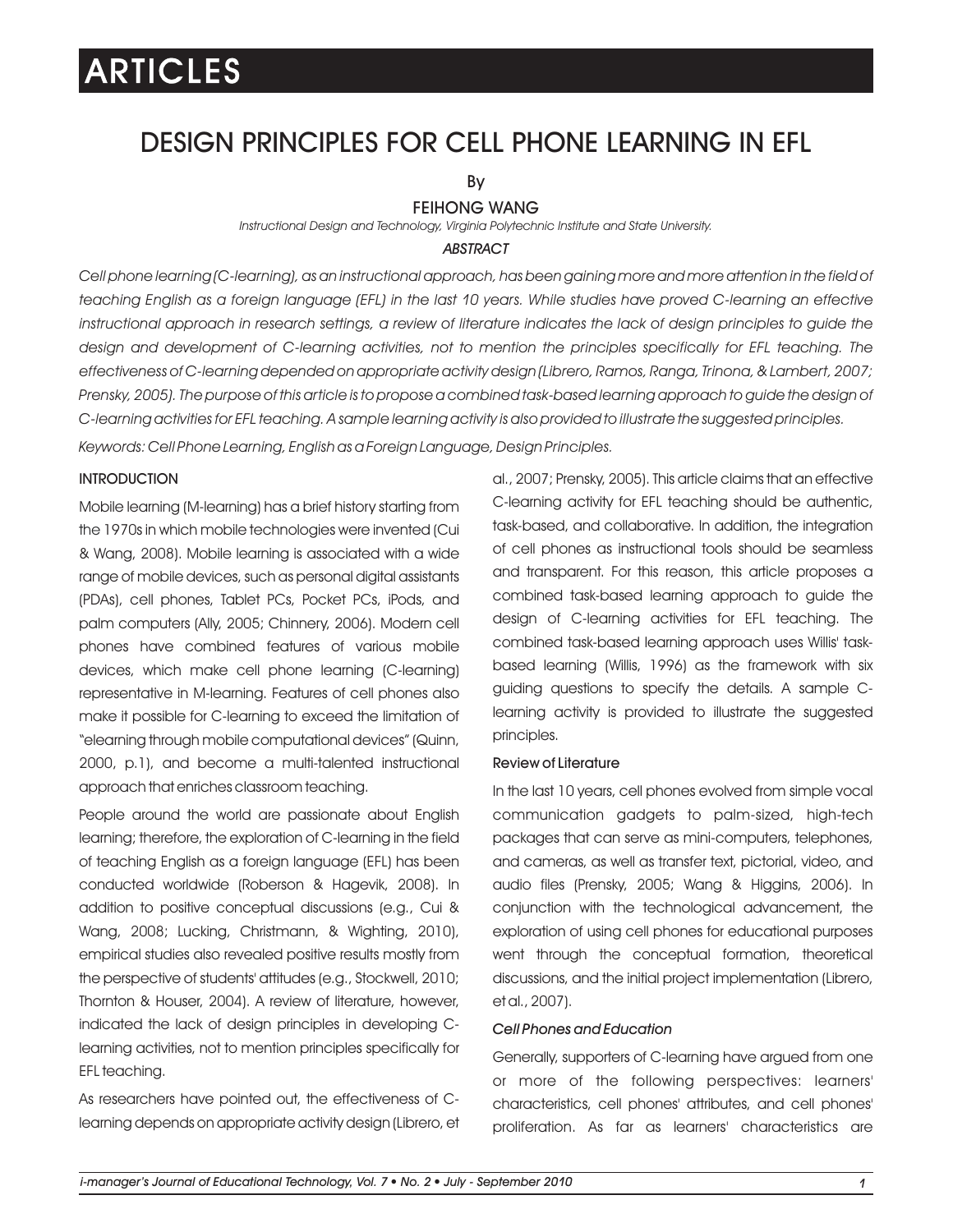concerned, researchers believe that cell phones can complement the short-burst, casual, and multi-tasking learning styles of today's digital native learners (Prensky, 2005) who grow up with interactive technologies integrated as an everyday feature of their lives (Andone, Dron, & Pemberton, 2009; Oblinger, 2003). In addition, cell phones have also become digital native learners' companions and tools for personal expression (Attewell, 2005a; Roberson & Hagevik, 2008). Therefore, C-learning can motivate learners by matching their learning styles with instructional approaches, and by enhancing their personal relevance to the instructional approach (Keller, 1987; Prensky, 2005; Roberson & Hagevik, 2008).

From the perspective of cell phones' attributes, cell phones hold great promise for the spread of one-to-one computing for students, especially, for students from developing countries (Lucking, et al., 2010). First, the common features of modern cell phones such as Internet access, voice-messaging, SMS text-messaging, cameras, and even video-recording make them possible substitutes for personal computers. Second, t he desktop computers play games on cell phones (Pursell, 2009).Third, although computers have been a part of the educational environment for some time now, they are still too expensive for one-on-one computing. Cell phones, in contrast, are affordable computer-like devices. Besides, comparison studies indicated no significant differences in learners' achievement between using cell phones and personal computers (e.g., Stockwell, 2007; 2010). Last, the affordability of cell phones may also alleviate some pressure on valuable institutional resources (Kiernan & Aizawa, 2004). and even laptops are location-centric and thus inconvenient. C ell phones, on the contrary, are portable, versatile, and convenient. Students can listen to music, watch videos, text or call friends, email, surf the Web, and

As early as 2004, there were 1.5 billion estimated cell phones in the world (Prensky, 2005). It was more than three times the number of personal computers (Attewell, 2005b). Researchers believe the increasing proliferation of cell phones is a sufficient reason and motivation for educators to explore the possibility of making cell phones important instructional tools (Cavus & Ibrahim, 2009; Librero, et al., 2007; Lucking, et al., 2010).

### *C-learning in EFL Teaching*

Using cell phones to facilitate EFL teaching is one of the earliest research trends in C-learning (McNicol, 2004). With the world being passionate about English learning, attempts of applying C-learning in EFL teaching has been explored worldwide (Roberson & Hagevik, 2008). Cavus and Ibrahim (2008, 2009) used text messaging to teach undergraduate students new technical words in Northern Cyprus. Saran, Seferoglu, and Cagiltay (2009) sent multimedia messages to students to improve their pronunciation in Turkey. Librero, et al. (2007) explored the possibilities of using cell phones to offer formal and informal English education in Mongolia and Philippines. Among Asian countries, Japan is a pioneer in the research of applying C-learning to EFL teaching. Thornton and Houser (2005) provided learners with a series of mini-lessons over cell phones. Taylor and Gitsaki (2003) used the browser function of cell phones to perform Internet searches as a learning activity. Kiernan and Aizawa (2004) conducted task-based English learning through cell phones.

### *Problems in C-learning for EFL teaching*

Although studies indicated that learners were mostly positive about C-learning for EFL teaching (e.g., Saran, et al., 2009; Taylor & Gitsaki, 2003; Thornton & Houser, 2005) it was not without problems.

First, the exploration of C-learning in EFL teaching has not exceeded its original format of distance language teaching. As early as 1988, Twarog and Pereszlenyi-Printer (1988) used telephones to provide distant language learners with feedback and assistance. Today, cell phones are used mainly for accessing instructional content anywhere and anytime (Ally, 2009; Attewell, 2005a; Cavus & Ibrahim, 2008, 2009; Saran, et al., 2009). Thus, the Clearning investigation centered two cell phone functions: SMS text messaging and web accessing. The integration of cell phones into the curriculum, however, can be as varied as the phones themselves (Roberson & Hagevik, 2008, p. 3). Cell phone functions, such as vocal communication, SMS text messaging, Internet access, dictionary, camera, games, and calculator can all be used for educational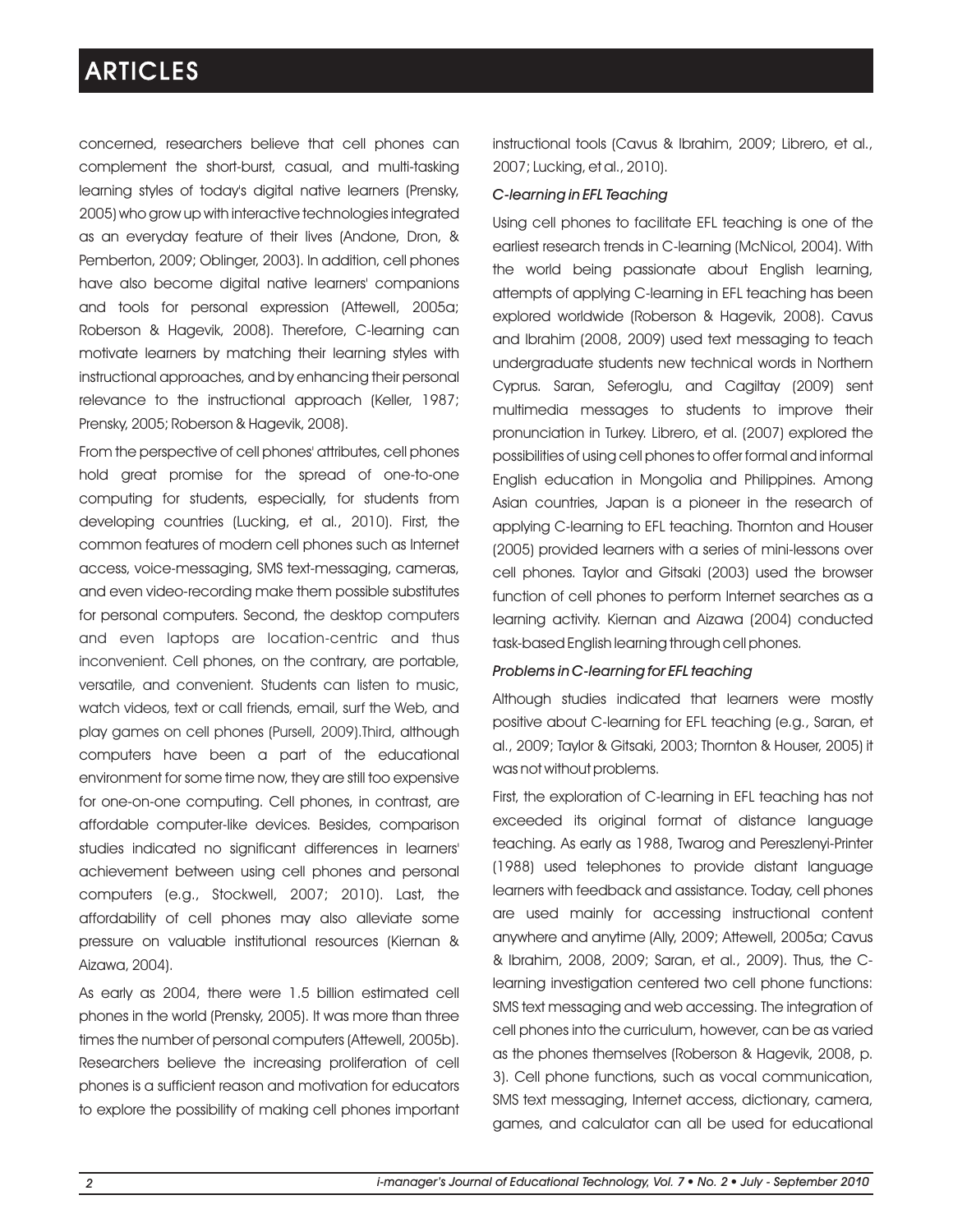purposes (Cui & Wang, 2008; Lucking, et al., 2010) This conflict leads to a question: how to integrate cell phones into curriculum more creatively?

Second, small screen size, low resolutions, inconvenient input style, limited Internet access, and small memory and storage have all been considered technical limitations of cell phones that may be detrimental to the effectiveness of C-learning (Wang & Higgins, 2006). This raises another question: how to avoid technical limitations of cell phones?

These two C-learning problems imply the necessity of design principles to guide the design of C-learning activities for EFL teaching.

#### C-learning Design Principles for EFL Teaching

#### *Combined Task-based Learning Approach*

Learning theories are sources of instructional strategies, tactics, and techniques (Ertmer & Newby, 1993). Constructivism believes the mind to be the source of all meanings, and an individual's direct experiences with the environment are critical (Ertmer & Newby, 1993). Within the realm of constructivism, researchers suggested three instructional approaches for either EFL teaching or mobile learning: task-based learning, collaborative learning, and authentic learning.

Task-based learning has been a staple in EFL teaching practices (Carless, 2002; Huang, 2010) with the purpose to stimulate the second language acquisition processes (Ellis, 2003; Kiernan & Aizawa, 2004; Skekan, 1993). As the name indicates, in task-based learning, students are assigned to complete tasks. Willis' task-based learning framework (Willis, 1996), provides a practical guide for conducting taskbased learning. The task cycle includes three components: task, planning, and report. In the task phase, students complete the task without the direct involvement of the instructor. In the planning phase, students prepare the report about their results and their discoveries. At last, students report to the entire class or exchange their reports with other students to compare the results.

In task-based learning, students usually work in pairs or small groups to promote interaction among students and active learning (Huang, 2010). In addition, from the viewpoint of cell phone features, mobile device are believed to be most effective when combined with group activities (Librero, et al., 2007; Stead, 2005). In other words, collaborative learning is suggested for C-learning from the perspectives of both second language learning and mobile learning. In collaborative learning, learners work in small groups toward shared academic goals through sharing of resources and knowledge, as well as through constructing new knowledge, skills, and meaning collaboratively. Collaborative learning encourages resource sharing, interactions, and mutual help (Johnson & Johnson, 1999; Roschelle, 1996).

Foreign language learning requires language exposure, so that the language activation and recognition can become automatic. In-class activities, generally, do not have sufficient language exposure to make effective language learning (Saran, et al., 2009; Thornton & Houser, 2004). Foreign language students, however, usually have little opportunities to use English outside the classroom. For this reason, authentic learning in which language is embedded in daily lives was suggested by researchers. Authentic learning means learning that involves real-world problems and projects that are relevant and interesting to the learner (Traxler, 2009).

Authentic learning can take students mentally out of the classroom and bring language learning to a real life situation.

Putting together, this article suggests a combined taskbased learning approach: using Willis' task-based learning as the framework, specifying the task to be authentic tasks, and conducting the task in a group setting.

#### *Technology Transparency*

As Wang and Higgins (2006) pointed out, if learners conceive the C-learning environment as not conducive to learning, it can have a detrimental effect on the learning. The technical limitations of cell phones such as screen size, resolutions, input style, may negatively affect C-learning, if not enough attention is given. In addition, students value control over the technologies by choosing the technology and the functions of that technology (Andone, et al., 2009). Therefore, the article suggests the adaptation of the concept of technological transparency for the design of Clearning activities. The term "transparency" is borrowed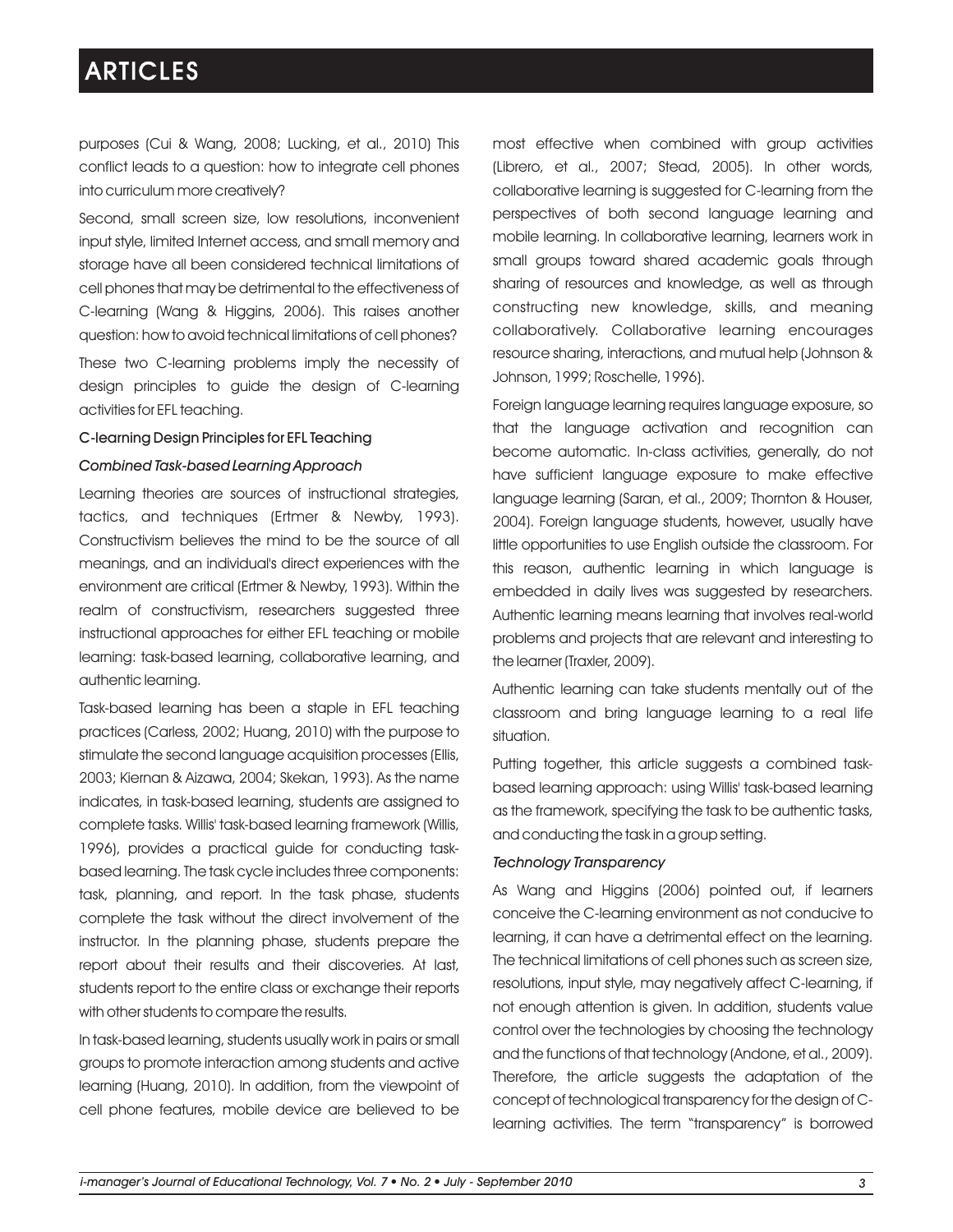from computer science. It represents the idea that computing technologies should be seamlessly embedded into the environment to make the technology invisible (Ishii & Ullmer, 1997; Weiser, 1991). In other words, instead of merely using cell phones to access or receive instructional content, the integration of cell phones into the learning activities should be natural. Students will use the cell phone to accomplish a specific learning task based on their own choice, and because they believe it is convenient to use the cell phone instead of other technologies for the task.

### *Design Principles*

Based on instructional design principles (Dick, Carey, & Carey, 2009) and above discussions of tasked-based learning (Carless, 2002; Ellis, 2003; Huang, 2010; Kiernan & Aizawa, 2004; Skekan, 1993), collaborative learning (Johnson & Johnson, 1999; Roschelle, 1996), authentic learning (Saran, et al., 2009; Thornton & Houser, 2004; Traxler, 2009), and technology transparency (Ishii & Ullmer, 1997; Weiser, 1991), this article suggests the following six questions to guide the design of a C-learning activity for EFL teaching:

- ·What is the task? (task-based learning)
- ·Who are the target learners? (learner analysis)
- ·Why is this activity suitable for the target learners? (learner analysis)
- Does the activity include real life problems? (authentic learning activity)
- Does the activity include collaboration among students? (collaborative learning)
- ·Why use cell phones instead of other learning technologies? (technology transparency)

## *Sample C-Learning Activity-2010 World Expo Tour*

The following is a sample C-learning activity that is guided by the suggested six guiding questions. The general process of the task follows Willis' framework.

What is the task?

The task is to develop a photo story (telling story from digital photos) about the 2010 World Expo Tour in English. Students will take photos of street logos and signs that are in English that refer to the 2010 World Expo by using the embedded cameras in their cell phones and create a photo story by using these photos. World Expo is in the tradition of international fairs and expositions that can be traced back to Great Exhibition of the Works of Industry of All Nations in 1851. Shanghai, China is hosting the 2010 World Expo from May 1 to October 21, 2010 (Wikipedia, 2010)

·Who are the target learners?

The target learners are local high school students who are taking English classes in Shanghai, China.

·Why is this activity suitable for the target learners?

These target learners were chosen for three reasons. First, these students commute from home to school or go out during weekends. Therefore, this task can be naturally integrated into their daily lives. It is expected that the students will develop a habit or a special interest in reading English signs in their daily lives after this activity. Second, the vocabulary of this task fits their learning scope. The assignment won't be too difficult so the students are frustrated or too easy to bore them. Third, Chinese high school students have almost 100 percent cell ownership (Yi, 2010).

·Does the activity include real life problems?

Yes, students will go out onto the streets to see English written in the settting of the 2010 World Expo.

Does the activity include collaboration among students?

Yes, students will work in small groups to develop their photo stories.

·Why use cell phones instead of other learning technologies?

Students carry their cell phones with them on a daily basis. By using cell phones, students won't feel the intrusion in this learning task. In addition, some cell phones have an Internet access function. Students can share their photos as soon as they take them by uploading the photos to a shared online space and get feedback from other students.

#### Conclusion

C-learning in EFL teaching has been gaining more and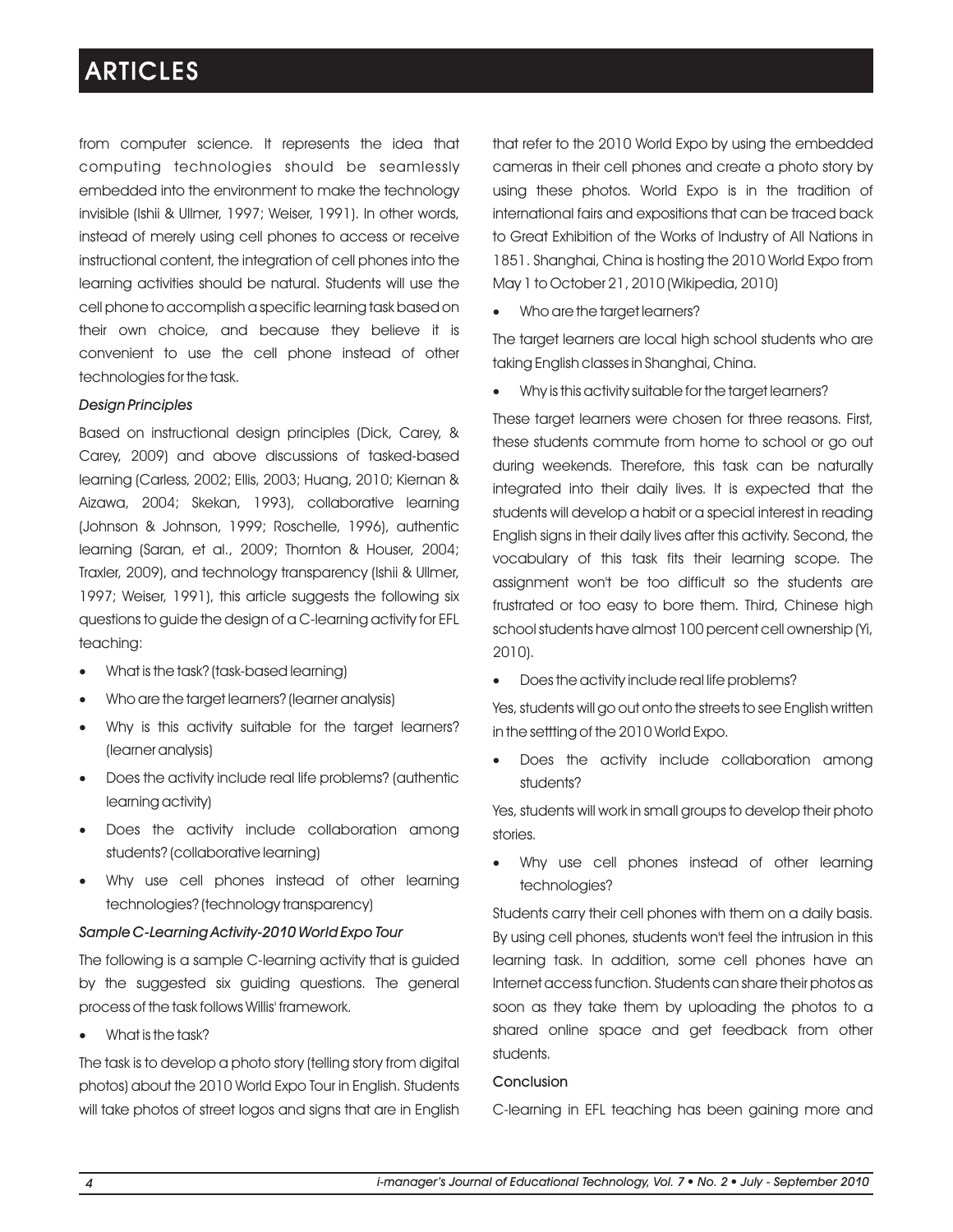more researchers' attention as an innovative instructional approach. While it has proved to be positive in studies, the design of C-learning activities has been a weak link in this research. The lack of design principles may affect the effectiveness of C-learning activities in classroom applications. This article analyzes the limitations of current C-learning studies and suggests a combined task-based learning approach to guide the design of C-learning activities for EFL teaching. The combined task-based learning approach uses Willis' task-based learning as the framework, specifies the learning task to be authentic tasks, and conducts the task in a group setting. In addition, this article also proposes six guiding questions to specify the details in the combined task-based learning approach.

#### References

[1]. Ally, M. (2005). Using learning theories to design instruction for mobile learning devices. In J. Attewell & C. Savill-Smith (Eds.), *Mobile learning anytime everywhere: Learning and Skills Development Agency.*

[2]. Ally, M. (2009). Mobile learning: Transforming the delivery of education and training. In M. Ally (Ed.). *Athabasca,* AB: Athabasca University Press.

[3]. Andone, D., Dron, J., & Pemberton, L. (2009). Developing a desirable learning environment for digital students. *Technology, Instruction, Cognition and Learning,* 6(4), 253-271.

[4]. Attewell, J. (2005a). From research and development to mobile learning: Tools for education and training providers and their learners. Paper presented at the *mLearn 2005.* from http://www.mlearn.org.za /CD/papers/ Attewell. pdf

[5]. Attewell, J. (2005b). *Mobile technologies and learning: A technology update and m-learning project summary.* United Kingdom: Learning and Skills Development Agency.

[6]. Carless, D. (2002). Implementing task-based learning with young learners. *ELT Journal, 54*(4).

[7]. Cavus, N., & Ibrahim, D. (2008). A mobile tool for learning English words. Paper presented at the *5th International Conference on Electrical and Computer Systems (EECS' 08).* 

[8]. Cavus, N., & Ibrahim, D. (2009). M-Learning: An

experiment in using SMS to support learning new Egnlish languague words. *British Journal of Educational Technology, 40*(1), 78-91.

[9]. Chinnery, G. M. (2006). Emerging technologies going to the MALL: Mobile assisted language learning. *Language Learning & Technology, 10*(1), 9-16.

[10]. Cui, G., & Wang, S. (2008). Adopting cell phones in EFL teaching and learning. *Journal of Educational Technology Development and Exchange, 1*(1), 69-80.

[11]. Dick, W., Carey, L., & Carey, J. O. (2009). *The systematic design of instruction* (17th ed.). New Jersey: Pearson.

[12]. Ellis, R. (2003). *Task based language learning and teaching.* Oxford: Oxford University Press.

[13]. Ertmer, P. A., & Newby, T. J. (1993). Behaviorism, cognitivism, constructivism: Comparing critical features from an instructional design perspective. *Performance Improvement Quarterly, 6*(4), 23.

[14]. Huang, J. (2010). Grammar instruction for adult English language learners: A task-based learning framework. *Journal of Adult Education, 39*(1).

[15]. Ishii, H., & Ullmer, B. (1997). Tangbile bits: Towards seamless interfaces between people, bits, and atoms *Proceedings of the SIGCHI conference on Human factors in computing systems* (pp. 234-241). New York: Association for Computing Machinery.

[16]. Johnson, D. W., & Johnson, R. T. (1999). Making cooperative learning work. *Theory into Practice, 38*(2), 67- 73.

[17]. Keller, J. M. (1987). Strategies for stimulating the motivation to learn. *Performance and Instruction Journal, 26*(8), 1-7.

[18]. Kiernan, P. J., & Aizawa, K. (2004). Cell phones in task based learning: Are cell phones useful language learning tools? *ReCALL, 6*(1), 71-84.

[19]. Librero, F., Ramos, A. J., Ranga, A. I., Trinona, J., & Lambert, D. (2007). Uses of the cell phone for education in the Philippines and Mongolia. *Distance Education, 28*(2), 231-244.

[20]. Lucking, R. A., Christmann, E. P., & Wighting, M. J.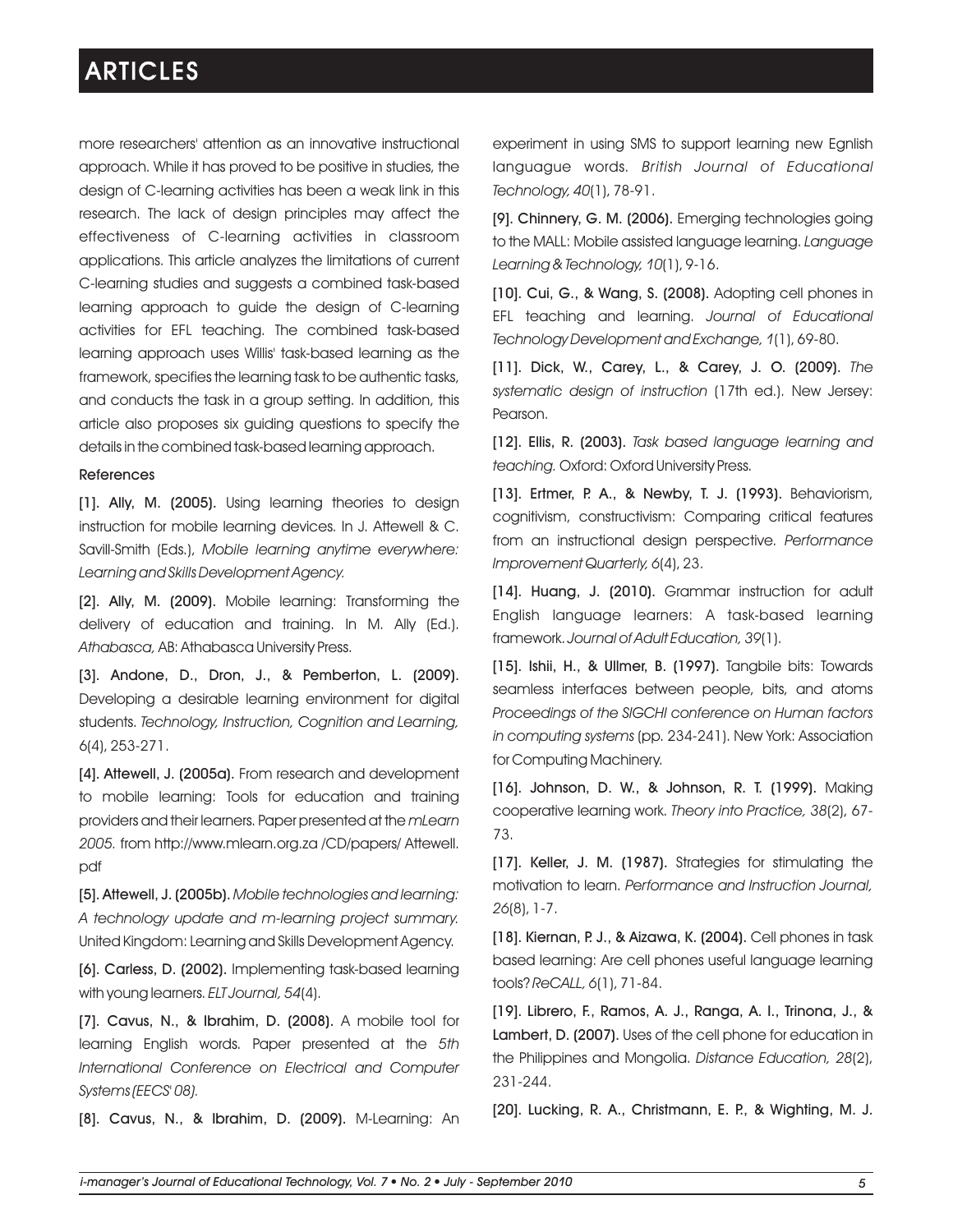(2010). Cell phones for science. *Science Scope, 33* (5), 58- 61.

[21]. McNicol, T. (2004). *Language E-learning on the move.* Retrieved May 17 2010, from http://ojr.org/japan/wireless/ 1080854640.php

[22]. Oblinger, D. (2003). Boomers, Gen-Xers, and Millennials: Understanding the" New Students". *EDUCAUSE Review, 38*(4), 35-39.

[23]. Prensky, M. (2005). What can you learn from a cell phone? - Almost anything! Innovate. *Journal of Online Education, 1*(5), 8.

[24]. Pursell, D. P. (2009). Adapting to student learning styles: Engaging students with cell phone technology in organic chemistry instruction. *Division of Chemical Education, 86*(10), 1219-1222.

[25]. Quinn, C. (2000). mLearning: Mobile, wireless, in-yourpocket learning. *LiNE Zine.* Retrieved from http://www. linezine.com/2.1/features/cqmmwiyp.htm

[26]. Roberson, J. H., & Hagevik, R. A. (2008). Cell phones for education. *Meridian Middle School Computer Technologies Journal, 11*(2), 5.

[27]. Roschelle, J. (1996). Learning by collaborating: Convergent conceptual change. In T. Koschmann (Ed.), *CSCL: Theory and practice of an emerging paradigm.*  Mahwah, NJ: Lawrence Erlbaum.

[28]. Saran, M., Seferoglu, G., & Cagiltay, K. (2009). Mobile assisted language learning: English pronunciation at learners' fingertips. *Eurasian Journal of Education Research, 34,* 97-114.

[29]. Skekan, P. (1993). *A cognitive approach to language learning.* Oxford: Oxford University Press.

[30]. Stead, G. (2005). Moving mobile into the mainstream. Paper presented at the *mLearn 2005: 4th World Conference on mLearning.* from http://www. mlearn. org.za/ CD/papers/Stead.pdf

[31]. Stockwell, G. (2007). Vocabulary on the move:

Investigating an intelligent mobile phone-based vocabulary tutor. *Computer Assisted Language Learning, 20*(4), 365-383.

[32]. Stockwell, G. (2010). Using mobile phones for vocabulary activities: Examing the effect of the platform. *Language Learning & Technology, 14*(2), 95-110.

[33]. Taylor, R. P., & Gitsaki, C. (2003). Teaching WELL in a computerless classroom. *Computer Assisted Language Learning, 16*(4), 275-294.

[34]. Thornton, P., & Houser, C. (2004). Using mobile phones in education. Paper presented at the *2004 IEEE International Workshop on Wireless and Mobile Technologies in Education*, Taoyuna, Taiwan.

[35]. Thornton, P., & Houser, C. (2005). Using mobile phones in English education in Japan. J*ournal of Computer Assisted Learning, 21*(3), 217-228.

[36]. Traxler, J. (2009). Current state of mobile learning. In M. Ally (Ed.), *Mobile learning: Transforming the delivery of education and training.* Athabasca, AB: Athabasca University Press.

[37]. Twarog, L. I., & Pereszlenyi-Printer, M. (1988). Telephone-assisted language sutdy at Ohio state university: A report. *The Modern Language Journal, 72*(4), 426-434.

[38]. Wang, S., & Higgins, M. (2006). Limitations of mobile phone learning. *The JALT CALL Journal, 2*(1), 3-14.

[39]. Weiser, M. (1991). The computer for the 21st century. *Scientific American, 265*(3), 94-104.

[40]. Wikipedia (2010). *Expo 2010.* Retrieved July 28th, 2010, from http://en.wikipedia.org/wiki/World\_Expo\_2010

[41]. Willis, J. (1996). *A framework for task-based learning.*  London: Longman.

[42]. Yi, X. (2010). *Phone against children can not be ignored:The amount of electromagnetic wave absorption over 60% of adults.* Retrieved July 7th, 2010 from http://www.zhichidai.com/news/shehui/1054.html